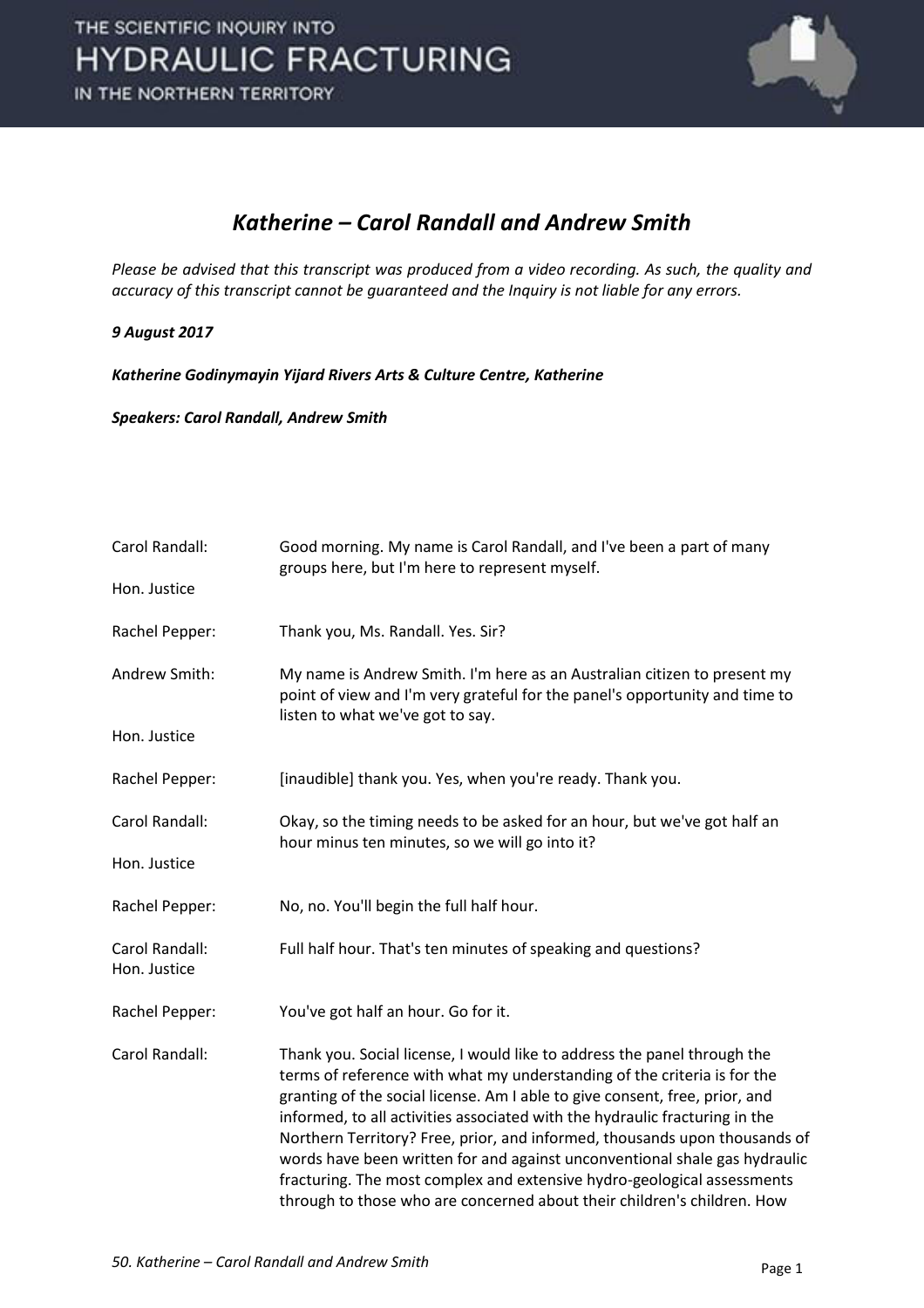

can I give consent, free, prior, and informed, to a practice that is complex as it is secretive? Free, informed, prior.

 Social license field experts Ian Thompson and Robert Boutilier have identified three major components that a company must establish to achieve the highest level of social license, legitimacy, credibility, and trust. One, legitimacy requires a company spread awareness, listen to community concerns, and follow official and unofficial local norms, customs, and practices. Two, credibility, when a company is regarded as credible, it seems it's following through on promises and dealing honestly with everyone. Credibility can be achieved by transparency and consistency in decision making. Three, trust, is the degree to which the entire public holds collective trust towards an organisation. Companies should strive to achieve full trust from the public in their organisation. As has been said, trust is hard to earn, easy to lose, and very difficult to recover once lost.

 The gaps in knowledge due to the limited development in Australia of onshore and conventional gas industry is of concern, as is the lack of guarantees in any long terms effects, and including its enormous waste disposal. Yet there is a rush to put thousands of wells in the Northern Territory. Gaps in the knowledge exist, for example, concerning the mobility of organic compounds, heavy metals, and radioactive elements during hydraulic stimulation. Similarly, the microbiology occurring deep underground is still largely unknown.

 Let's look at some statistics. As a stakeholder, I am asked to give consent on behalf of those who cannot speak up, and for those who are yet to be born. I will be asked to consent, my consent, to the removal of vegetation and the establishment of thousands of wells, since unconventional shale reservoirs requires more wells in a shorter timeframe, all of which will be taking thousands of megaliters of top quality water, a slick water for extracting the gas, which is comprised of lethal chemicals, some of which, if you breathe in, will kill you. Many of the chemicals are suspect in causing many illnesses that can travel through your skin. I will be asked to consent to tonnes of these chemicals in 7 to 18 million litres of water per single fracking operation, which will travel down a complex well, with the hopes of mitigation where possible around aquifer and groundwater contamination.

 Does the hydrocarbon industry in Northern Territory have the resources, experience, or expertise for monitoring and evaluating of the cement casings and strings needed for the wells for example? Are there overarching monetary regulations in place through legislation in the Northern Territory? I will suggest in fact it is not possible to reliably predict the release of problematic substances or prevent this by optimising the fracking processes because of many unresolved problems. For example, Apia does not disclose the significant portion of chemicals used in fracking. While these chemicals may only make up 0.1% of the total, there has been a decision secretly to not have to declare them.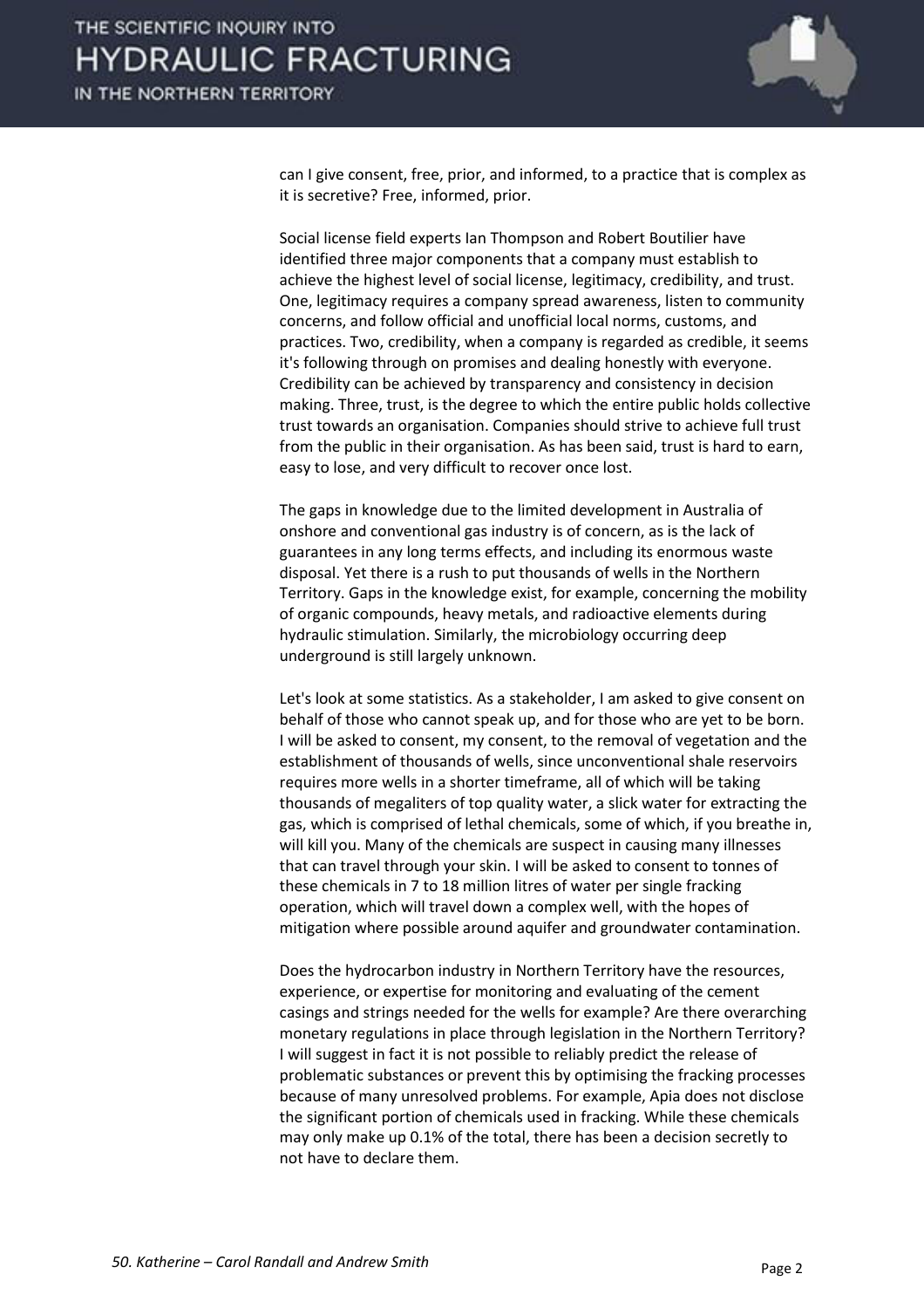

|                | A sustainable development discourse, the ways in which [inaudible]<br>specifically defined and maintained a social license, has not been made<br>explicit. It has been a massive effort on behalf of this industry to overlook<br>criteria because among many issues, self interest has dominated. Okay, so<br>ethylene glycol. Origins' energy chemical disclosure submission on among<br>the well in the [inaudible] in Northern Territory disclosed the following<br>compound among many, J604W, ethylene glycol. It's a cross linker and is<br>extremely toxic. This chemical must never enter the waterways and Origin<br>as an example. This is the same company which had to stop their operation<br>of coal seam gas drilling after chemicals were found in the water in<br>Queensland at Miles near Brisbane. Origin admitted that they had<br>contaminated the water at the site. When contamination occurred in<br>Queensland, the fracking fluid was supplied by Halliburton and had to<br>Origins' manager, Paul Zealand, has, "a real surprise that [inaudible]<br>chemicals had turned up." |
|----------------|------------------------------------------------------------------------------------------------------------------------------------------------------------------------------------------------------------------------------------------------------------------------------------------------------------------------------------------------------------------------------------------------------------------------------------------------------------------------------------------------------------------------------------------------------------------------------------------------------------------------------------------------------------------------------------------------------------------------------------------------------------------------------------------------------------------------------------------------------------------------------------------------------------------------------------------------------------------------------------------------------------------------------------------------------------------------------------------------------------|
|                | Origin says 20 to 60% of injected simulation is recovered during flow back.<br>Others say it mostly stays in the earth. Contradictions on the most<br>important aspects of potential water contamination, recycling methane<br>emissions, and number of fracks per well, all of which are of a great concern<br>in our times of record climate change.                                                                                                                                                                                                                                                                                                                                                                                                                                                                                                                                                                                                                                                                                                                                                     |
| Hon. Justice   | Can I give consent to the hydrocarbon extraction industry? Can I, indeed<br>once the wells have been abandoned and bonds given back, there is nothing<br>in place for perpetual monitoring or the remediation that is going to have to<br>take place forever. Can I give consent to the hydrocarbon extraction<br>industry? No. Thank you.                                                                                                                                                                                                                                                                                                                                                                                                                                                                                                                                                                                                                                                                                                                                                                 |
| Rachel Pepper: | Thank you. Yes?                                                                                                                                                                                                                                                                                                                                                                                                                                                                                                                                                                                                                                                                                                                                                                                                                                                                                                                                                                                                                                                                                            |
| Andrew Smith:  | Now, thank you very much for your time to come to Darwin to say what I've<br>got to say. Can everybody hear me? Maybe I should just get rid of the<br>microphone. I think you can probably hear me anyway. While I deal in a<br>fairly cursory manner with the accidents, mayhem, and carry on, I think the<br>main point that I'm trying to get across here is to have a generalised look at<br>the broader financial picture with a view to forming some opinions about<br>what is the value proposition for the average Australian citizen. What's in it<br>for them?                                                                                                                                                                                                                                                                                                                                                                                                                                                                                                                                   |
|                | And as it seems that the further we get into it, we're confronted here with a<br>sea of relative truths and other things. So, basically the idea in terms of the<br>big picture is to be mindful of the quantum field and of course, as many of<br>the panel would know, you have classical physics and you have quantum<br>physics. I think the idea of an adversarial setup where we listen to people<br>painting other people as some sort of a lunatic fringe, and I'm not suggesting<br>that the panel's doing that, but there seems to be this idea that somehow<br>my points are less valid or more valid depending on how good I am at the<br>old school debating trick.                                                                                                                                                                                                                                                                                                                                                                                                                           |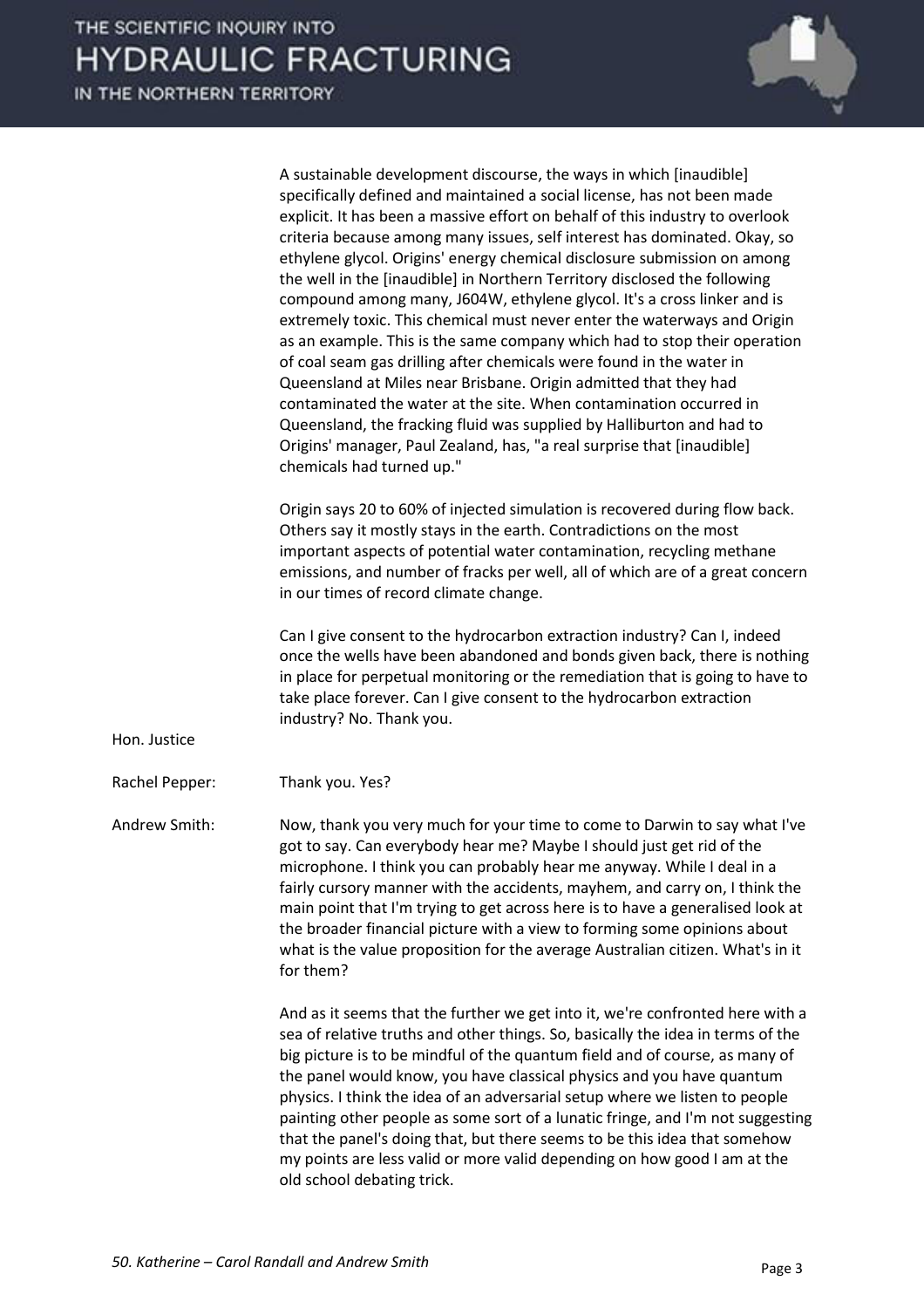

 My view on this is that we all have a point of view and certainly at each moment of the quantum field is a myriad of possibilities, some of which are very strong, some of which are very weak and as we progress through this, I'm grateful for your consideration.

 As we move further into it, one has a point of view and an opinion. The first thing that Apia or Santos does is try and present alternative facts, which we must be grateful to Mr. Trump for alerting us to these sort of things. You go and see the spin doctors from Santos and Apia and they would spin you under the table without you even knowing.

 It was only a week or so ago that I'd been down to the Apia stand here in the Katherine Show and had a bit of a chat with the chappies down there and fired with an evangelical zeal and a bright and shiny countenance as he proceeded to ram the half chewed chop down my throat was the way I felt because all I wanted to do was have a talk in general terms about the way things might be or the way things might not be. But, unilateral statements like Santos hasn't had a well failure for 50 years and yet, quite queerly, they had an 18% stake in the Lapindo Bratas in the Sidoarjo province of Indonesia with the volcano there, the mud volcano, which they claim to deny responsibility for, that they have no responsibility. They say it was seismic activity, and I'll get to the answer for that in a moment.

 However, a reference in the Geological Society of America's journal, GSA Today, says that it was the failure of [Opendo] to install sufficient casing around its gas well, according to a 2007 report in GSA Today. That's the Geological Society of America's journal.

 Now, they say that they're not responsible for what this did, but as a well structured company and formerly profitable one, I should say, they obviously had a man on the ground all the time. An 18% stake means they wouldn't leave these fellows to do their own thing. In fact, they said they had presented reports, regular reports, on casings and techniques and strategies to Santos on an ongoing basis and yet still these accidents happened with the dreadful consequences for the people concerned.

 One of Santos's tricks is that they say, for example, that in relation to coal seam gas which, as the Dr Richey has pointed out, the main body of its movement is relationships and connections between people who have had unsavoury experiences and health conditions and other types of things like that. As a result, that's where the strength lies, in general disenchantment and something of a cynicism with a range of organisations who purport to look after our interests, but as we proceed into numbers, I wonder whose interests they're looking after.

 Santos will say that we can't compare coal seam gas to non-conventional hydraulic fracturing. On a technical level, that may well be the case. However, I think we need to remember the spin and the types of evidence which were provided to people in southeast Queensland prior to the commencement of CSG when, in fact, they were reassured that it was a very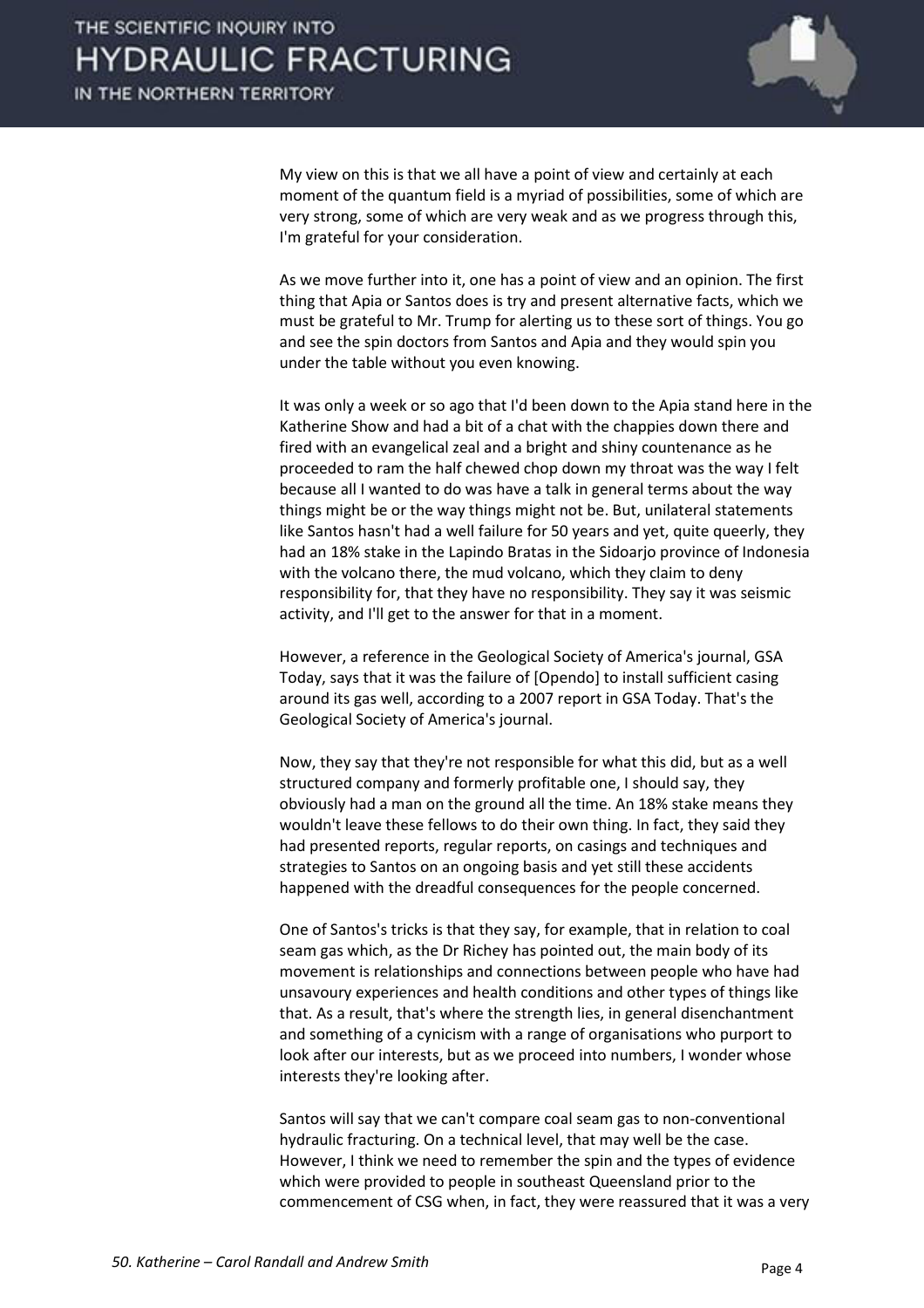

safe industry, that there was no toxic issues in the chemicals used in the process that you would find under a bathroom sink, although having said that, there's lots of chemicals under my sink that I really wouldn't want to have anything to do with myself.

 I think the idea of that you can't compare coal seam gas and extraction and non-conventional deep shale gas extraction is probably true superficially, but when we look beyond that and say, well, the presentations by various operators were this and now, with the benefit of hindsight, it's now that is the thing that we're all concerned about. This general idea that, for instance, that companies can transfer risk to the general public from themselves is a concern to me and something that we need to think about in the future, I think. Anyway, we'll get to that in a little bit.

 Just to sum up what I was talking about before, that in relation to Santos, the Australian taxation office has a very handy list of a number of companies who have not paid tax or who have paid tax. When you look through this list, and I'm not suggesting that they've done anything illegal or that, in fact, that they're avoiding paying tax, but if their interest in ... If they're acting in my interests collectively in terms of getting me the best value for money they can out of a resource which we all own, which is the commonwealth, then what is the benefit to me of a company that doesn't pay tax?

 I think that's a great legal option that they have where they don't pay tax for a whole variety of reasons, some of which we'll get to in a moment. It seems to me that when we look at this whole process of what the numbers are that there's an awful lot that is not generally known. For example, in Canada, companies over there are not allowed to export gas unless they can prove that there is a surplus of gas in the domestic economy. Now, it seems to me that some of the benefits of an approach like this in Australia, which when we compare Canada with Australia are very broadly similar, has some benefits for a value proposition for me.

 In relation to tax, I'd just like to reassure everybody that I'm not suggesting that companies are illegally shirking their responsibilities or that by avoiding tax, but when we look at some of the cosy relationships that they've had with government further on down the track, I still wonder whose interest they're acting in.

 When I'm waiting to hear what Santos says when I'm wrong and I'm drowning under a blizzard of numbers, because that's usually what people in these circumstances do, they have well rehearsed lines which ... If what I'm saying is propaganda, then I'm a very poor student. However, from the Santos point of view, there's a number of well rehearsed lines, Apia I should say, and let's just acknowledge Martin Ferguson's contribution to Strine in Australia. I think it's widely very little known that he introduced the term "the om lion" to Australian vernacular. For that I'm very grateful. 10 minutes to go, Christ almighty. Thank you so much.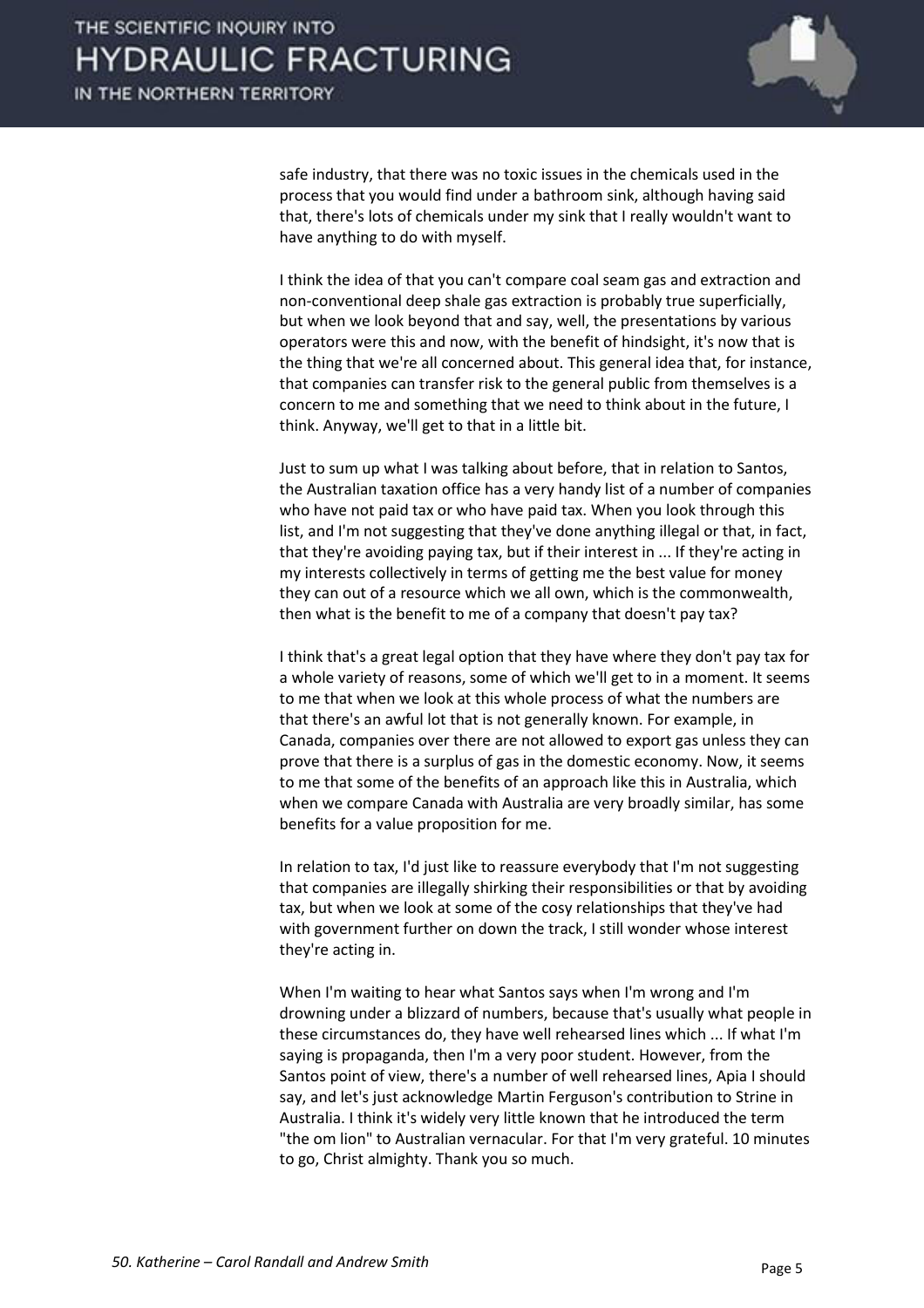

 Okay, value for money for the economy and the long suffering tax payer. Accidents and mistakes will happen. Drilling wells, any wells, is a risky business with a long legacy tail. How many disasters are acceptable? For instance, in terms of fatalities on the road, is there a point where there is an acceptable number of fatalities? For instance, in New South Wales they've got fatalities down there to the same level that they had in 1927. Practically, as a realistic community, are happy with zero fatalities in New South Wales, Is that what we're hoping to do?

 Similarly in this industry, what is our acceptable level of risk in relation to future generations in an environment like ours with very little in the way of water. It seems to me that the notion that there could be problems later on is a big issue for me. What is the form guide and based on a Melbourne Cup form guide, would we back it? Let's find out.

 Drilling wells, any wells, is a risky business with a long legacy tail. How many disasters are acceptable? Who will be liable in the future for screw ups that may take decades or more to manifest than certainly the history of legacy mines in the Northwest Territory would seem to suggest that the long suffering taxpayer is going to pick up the tab for that. Hydraulically fractured wells in 2011, 2012, have failed in the Northern Territory. That's Petro Frontier. They had three wells, one shell o casing failure, two wells were drilled into faults, communicated with a highly permeable water source and produced biogenic hydrogen sulphide. All three have been abandoned and yet the chappy from Santos says there hasn't been a hydraulic well failure in Northern Territory. There's a credibility gap there in terms of the social license.

 There has to be value for money for the taxpayer and the owners of the resource, which is all of us here in this room. Who would be liable for issues in the future and can we stop the shifting of risks from companies and onto the public? For example, we're all familiar, I think, with the Irish bank, the Anglo-Irish bank where the Irish government guaranteed the bank and then found out about a huge black hole in the background and the Irish people are still paying for it, of course. I think that that metaphor in relation to companies in Australia is really very apt.

 Are there benefits to giving companies our minerals, oil, and gas, the commonwealth, when they don't pay any tax or minimal tax? What is the value proposition for me as a tax paying citizen? I don't have access to these sort of things that they do. I still pay taxes and I expect everybody also in Australia will, too. The background to this is control people through resources allied with a shifting from companies onto the citizens and taxpayers of Australia.

 After years of waffling, I'm going to give an example here. Malaysia's state on Petromas is throwing in the towel on its Canadian Northwest LNG project due to the dismal economics facing global LNG. A glut of world supplies and stagnant demand have driven prices well below break even prices for construction and operating enormous facilities required to process and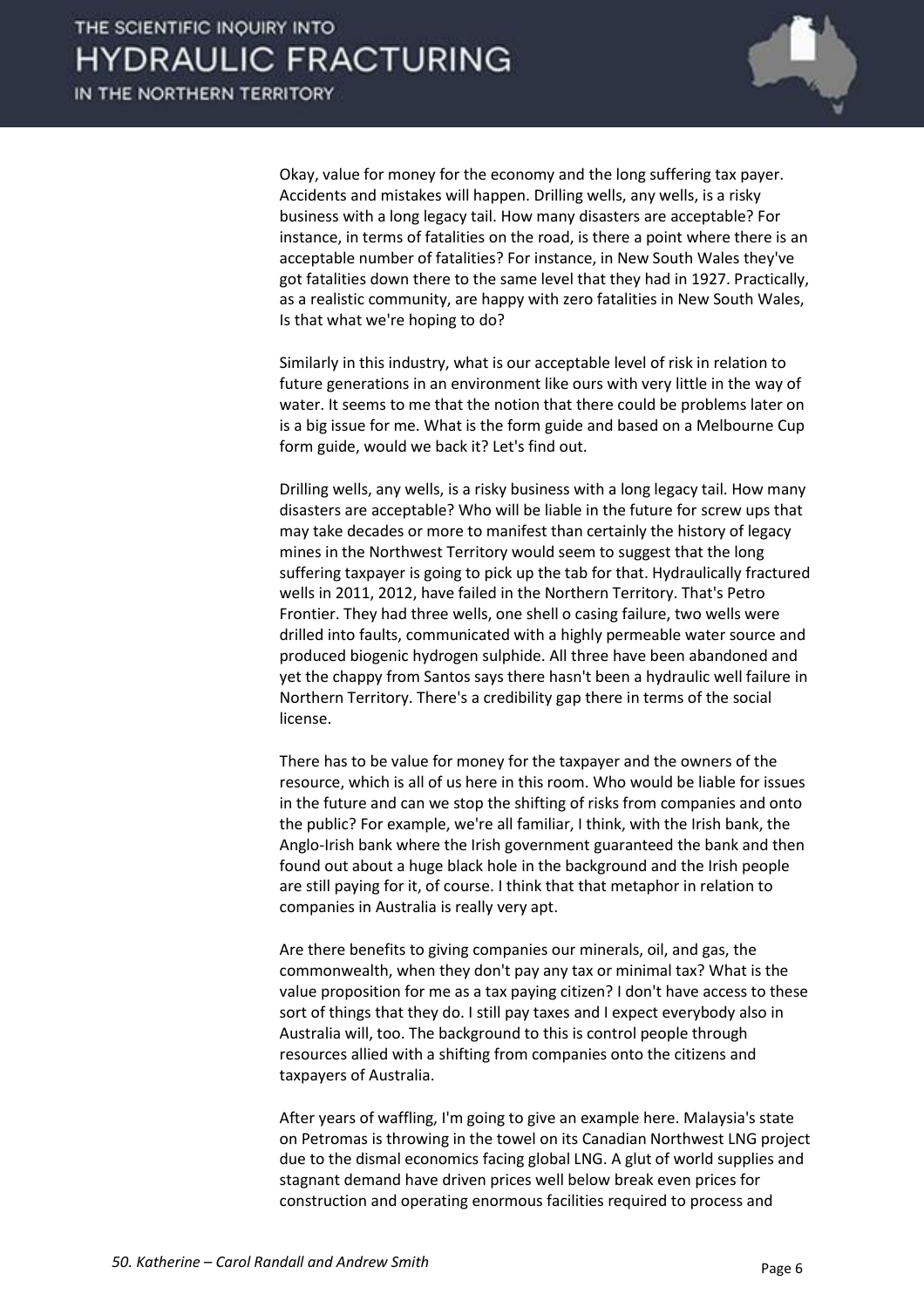

liquefy and ship the gas. The companies [inaudible] says it was because of Canada's anti-business pipe policy climate. They say it's because of Canada's high taxes, carbon taxes, interminable environmental reviews, and indigenous land claims.

 Surprisingly, a left wing government in British Columbia, empowered for only a week, was a major contributor as well. We should be collectively grateful for an opportunity to reflect on the circumstances which has led to this point because Australia has far less onerous regulatory constraints than the Northern Territory with no exception.

 When gas moved from \$15 per million British thermal unit in 2009 and 2012, Australian companies moved quickly. Several huge LNG projects were built, Gorgon, Curtis Island, and [inaudible], almost simultaneously aiming to cash in on the premium Asian prices. Environmental and fiscal hurdles were modest and indigenous populations in Australia have little leverage to negotiate depending on where they are.

 A new right wing government sweetened the pot by cancelling a modest carbon tax in 2014. It was a hammer and tongs madcap adventure where almost \$200 billion was spent on LNG projects over the next few years. In Queensland, three massive plants were built by Bechtel at the same time and on the same island. The impact of these high jinx on the construction costs was enormous and could have been reasonably foreseen. Chevron's Gordon plant cost over \$72 billion dollars and almost 50% over budget. Imagine the recriminations if it were the Northern Territory Department of Housing or the commonwealth government that had an overrun like this. We'd have their guts to garters. A triumph for free market efficiency? Come on now.

 After construction started, Asian gas prices fell by two thirds, hemorrhaging red ink. Write downs already exceed \$10 billion dollars for the Queensland LNG plants. Former boom towns suffer a major hangover including collapsed house prices. Gladstone's no exception. Every type of Australian consumer pays for this miscalculation and, unlike Canada, gas exporters don't have to prove that gas exports are surplus to domestic needs. The cost of domestic gas more than doubled with the diversion of so much gas to export. Electricity prices have gone ballistic due to use of gas with quick response times during electricity production during peak times. The government and Australian people are not reaping any benefits since the royalty deals inked to accelerate LNG projects mean there will be no royalty income until capital investments are paid off.

 That will more than likely never happen. Therefore, we have given this gas away to Asian people, many of whom pay less for it than we do, an unseemly headlong helter skelter rushing into the projects meant that there was insufficient time for proper reflection, checks, and balances, which is part of what this inquiry is about. Clearly more time needs to be spent assessing costs and benefits of these projects. These resources will still be there in the future, so just waiting some time, a long time preferably, is not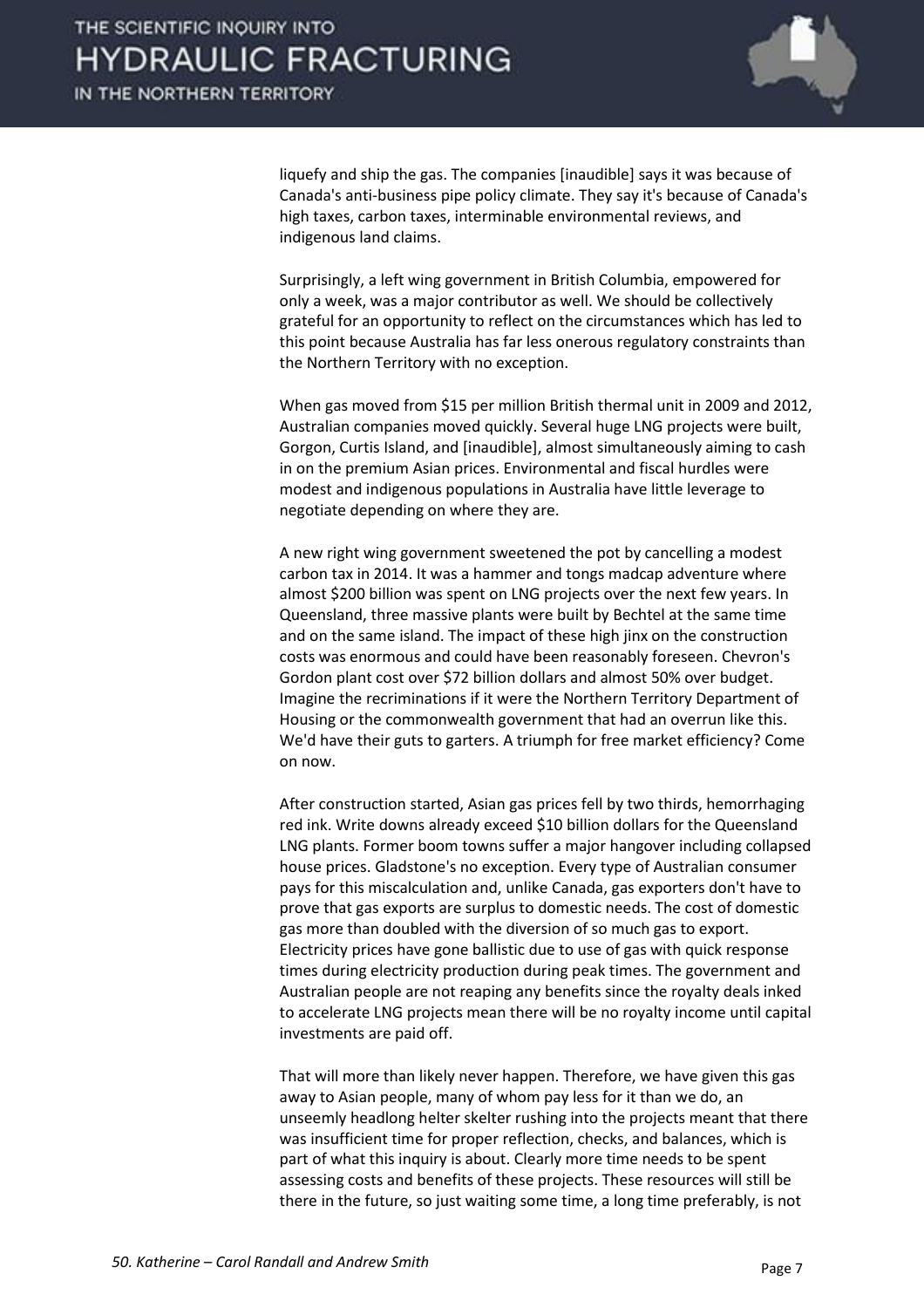

really an issue. What is the benefit of haste for the Australian citizen and taxpayer in this? Nothing plus high potential for an environmental disaster. Act in hast, repent at leisure.

 How are gas projects taxed? The petroleum resources tanks tax is a profit based tax levy load with a specified threshold and generated from the sale of [inaudible] petroleum commodities such as natural gas an oil that excludes LNG. From 2012, it was extended to include all onshore and offshore oil and gas projects from Northwest Shore from [inaudible] coal seam gas.

 In a nutshell, these fellows get to carry, they get to deduct, the receipts from gas sales from the cost of the asset, the building of the asset. In Gorgon's case, that's \$72 billion dollars. They can carry forward this amount year on year at 18% compounded. We don't have to be mathematicians to work out that there's going to be very, very little in it for us if they ever pay any tax at all. Up here when people are looking for jobs over in Gorgon, you can go to the website two or three years ago and if you could look after a team of fellows and you had a trade, they were offering \$330,000 per annum. If you could stick it out for three years, they'd give you another \$150,000 as a bonus. It's not hard to see where the money went.

 How much does the government collect? I've got a table here on the paper which I've given you. The source is from the Australian Taxation Office. Okay, so basically these deals are comparatively with Qatar, which I think is public knowledge, that the idea that \$26 billion in receipts from the government of Qatar based on their interest in gas exports compared to our rather paltry \$800 million ... I'll get back to what is the value proposition for me as a citizen of Australia.

 What are other people's, companies', contribution to this value proposition? It doesn't worry me if they're not paying any taxes and doing it legally. The fact is they're not paying any tax and, as a taxpayer, I resent it. We all want services here and I'm not afraid of paying for them, but I want to see people paying for what they're doing. I don't want to see people shirking their responsibilities and being rebated for royalties as they do in the Northern Territory, having unlimited access to the water, which they do in the Northern Territory.

 The low petroleum resource rent tax collection suggests that the only marginal benefits from the current LNG boom for the wider community is the Commonwealth of royalties collected and redistributed Australia-wide. However, Queensland royalties collected from coal seam gas projects are only distributed within the state.

 Let's look at this table here. In 2012, 2013, federal royalties was \$5,798,614,359. We can see that as we move forward to 2014-15, the numbers drop. Though the state governments, it's they correspondingly increased, my point here is it in terms of the overall scheme of things and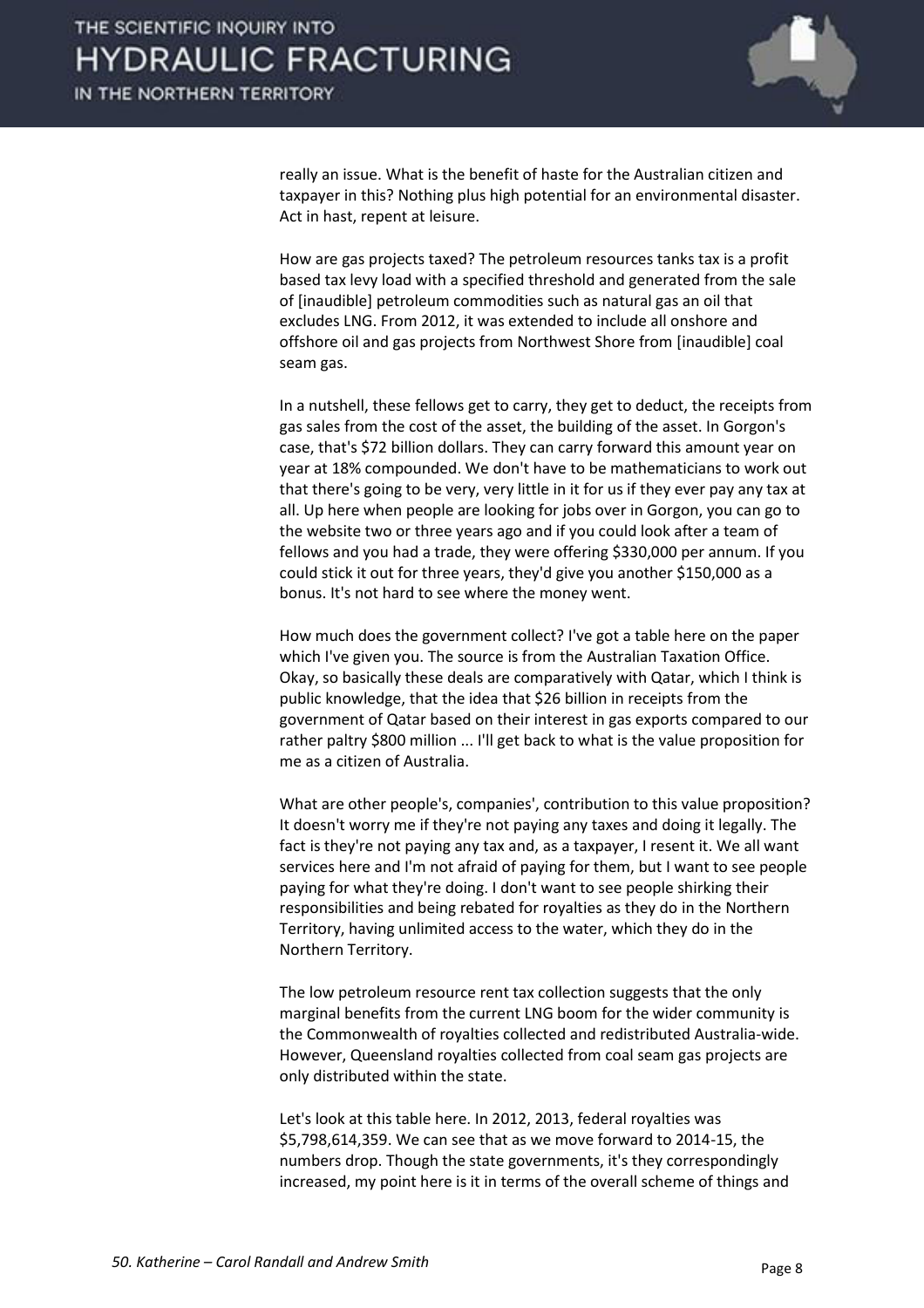

looking at the expenditure of these gas people and whatnot, \$200 billion, these receipts are very, very little.

 In terms of the petroleum resources rent tax, for 2013-2014, and sourced again I'd say, I'm telling you, from the ATO, we can see that expenditure that in excess of sales, that is accessible receipts, can be carried over year by year plus interest at 18%, the table below depicts sales receipts for more than 25 billion in 2014-15, but only 1.2 billion was paid in resource rent tax. So there's a problem with that now. My view on it is the value proposition for the Australian citizen needs to be better than that. You can look at these facts and figures to your heart's content later on, but I'm mindful that there's only five minutes to go.

 The gas price plays a vital role in assessing the business's liability in petroleum resource rent tax. That is because gas value minus expenditures is subject to the petroleum recess rent tax. As there is no Australia-wide hub for gas that can help determine the fair price, a transfer price needs to be calculated for the cost of gas that is used to make LNG.

 Transfer pricing of the petroleum resource rent tax is covered by regulations of gas transfer price methodology. This is used to calculate the transfer price of gas, but the various creative interpretations by business of the method are seen as contentious. That means they're not transparent. Back to our social license again. The fairness of the regulation process should be debated more openly and it's not, as it's currently debated only among companies, tax advisors, and the ATO.

 Chevron, a major oil and gas company, failed to defend its profit shifting which minimises company tax in the Australian courts and they've had to cough up a few more bucks. Thank God for the long suffering tax payer. Surely this lack of revenue from the petroleum resource rent tax raises a few questions for the government and the rest of the long suffering Australian taxpayers and citizens. There has been recent commentary about a resource rent tax versus royalty. It's time for review of taxing LNG at a time when Qatar enjoys tax income, \$26 billion for an equivalent amount of gas that we get here in Australia.

 That pretty well concludes it for me. There's a bit of information there which you can read at your leisure, and I think everybody's got a copy. Once again, thank you so much for your time. I really appreciate that you come here to listen to us and you're happy to take into account the concerns of an average Australian citizen, so thank you very much to the panel.

Hon. Justice

Rachel Pepper: Thank you and I don't think there's any such thing as an average Australia citizen. Just a couple of ... One was a request. In both of your detailed papers and presentations, there's a lot of figures there and facts, but they're not referenced in any way. If we could, in due course, have the references that you used to construct the tables and the facts and figures, we'd be very grateful.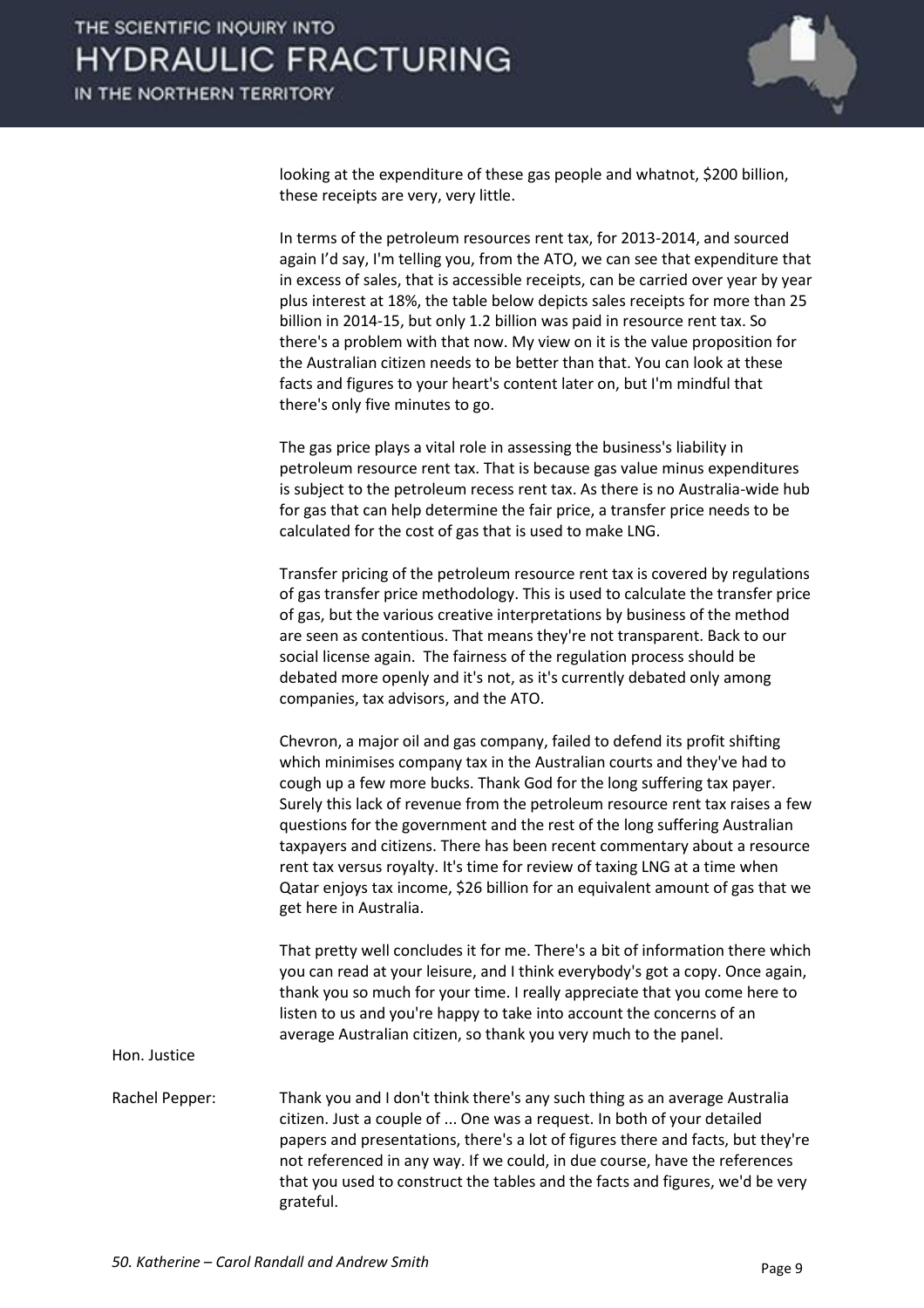#### IN THE NORTHERN TERRITORY



| Andrew Smith:  | Are you referring to mine or to hers?                                                                                                                                                                                                                                                                                                                                                                                                                                                                                                                                                                                                                   |
|----------------|---------------------------------------------------------------------------------------------------------------------------------------------------------------------------------------------------------------------------------------------------------------------------------------------------------------------------------------------------------------------------------------------------------------------------------------------------------------------------------------------------------------------------------------------------------------------------------------------------------------------------------------------------------|
| Hon. Justice   |                                                                                                                                                                                                                                                                                                                                                                                                                                                                                                                                                                                                                                                         |
| Rachel Pepper: | Both.                                                                                                                                                                                                                                                                                                                                                                                                                                                                                                                                                                                                                                                   |
| Andrew Smith:  | Both.                                                                                                                                                                                                                                                                                                                                                                                                                                                                                                                                                                                                                                                   |
| Hon. Justice   |                                                                                                                                                                                                                                                                                                                                                                                                                                                                                                                                                                                                                                                         |
| Rachel Pepper: | There are facts and figures in both.                                                                                                                                                                                                                                                                                                                                                                                                                                                                                                                                                                                                                    |
| Andrew Smith:  | I have facts and figures from the ATO. Would you like a screen dump or<br>something like that?                                                                                                                                                                                                                                                                                                                                                                                                                                                                                                                                                          |
| Hon. Justice   |                                                                                                                                                                                                                                                                                                                                                                                                                                                                                                                                                                                                                                                         |
| Rachel Pepper: | No, no. So you take your figures only from the ATO?                                                                                                                                                                                                                                                                                                                                                                                                                                                                                                                                                                                                     |
| Andrew Smith:  | Only from the ATO.                                                                                                                                                                                                                                                                                                                                                                                                                                                                                                                                                                                                                                      |
| Hon. Justice   |                                                                                                                                                                                                                                                                                                                                                                                                                                                                                                                                                                                                                                                         |
| Rachel Pepper: | Okay, no. That's all right, but I don't think that's necessarily the case,<br>obviously, in relation to yours, Ms. Randall. There's claims there as well that<br>are not sourced by any facts, or rather facts that aren't sourced by any<br>references and we would certainly appreciate those. For example, you've<br>given a quote in relation to Origin's manager, Paul Zealand. You've also<br>given some facts about [inaudible] claims that Origin's have made.                                                                                                                                                                                  |
| Andrew Smith:  | We can provide those.                                                                                                                                                                                                                                                                                                                                                                                                                                                                                                                                                                                                                                   |
| Hon. Justice   |                                                                                                                                                                                                                                                                                                                                                                                                                                                                                                                                                                                                                                                         |
| Rachel Pepper: | Excellent. That would be very useful. It would be very, very useful                                                                                                                                                                                                                                                                                                                                                                                                                                                                                                                                                                                     |
| Andrew Smith:  | Yeah, thank you.                                                                                                                                                                                                                                                                                                                                                                                                                                                                                                                                                                                                                                        |
| Hon. Justice   |                                                                                                                                                                                                                                                                                                                                                                                                                                                                                                                                                                                                                                                         |
| Rachel Pepper: | Sometimes it's the case that people manage to get their hands on<br>information that we haven't or can't, so we'd be very grateful for those,<br>thank you. I should just say that you were only given half an hour because<br>we are over subscribed in Katherine. So we've had lots of demand, which is<br>great. That's we had to limit people. I've got a question for you, Ms. Randall.<br>You said you posed yourself as sort of a rhetorical question, can I give<br>consent to hydrocarbon extraction industry to the hydrocarbon extraction<br>industry. No. Is that any hydrocarbon extraction industry or was that really<br>specifically to |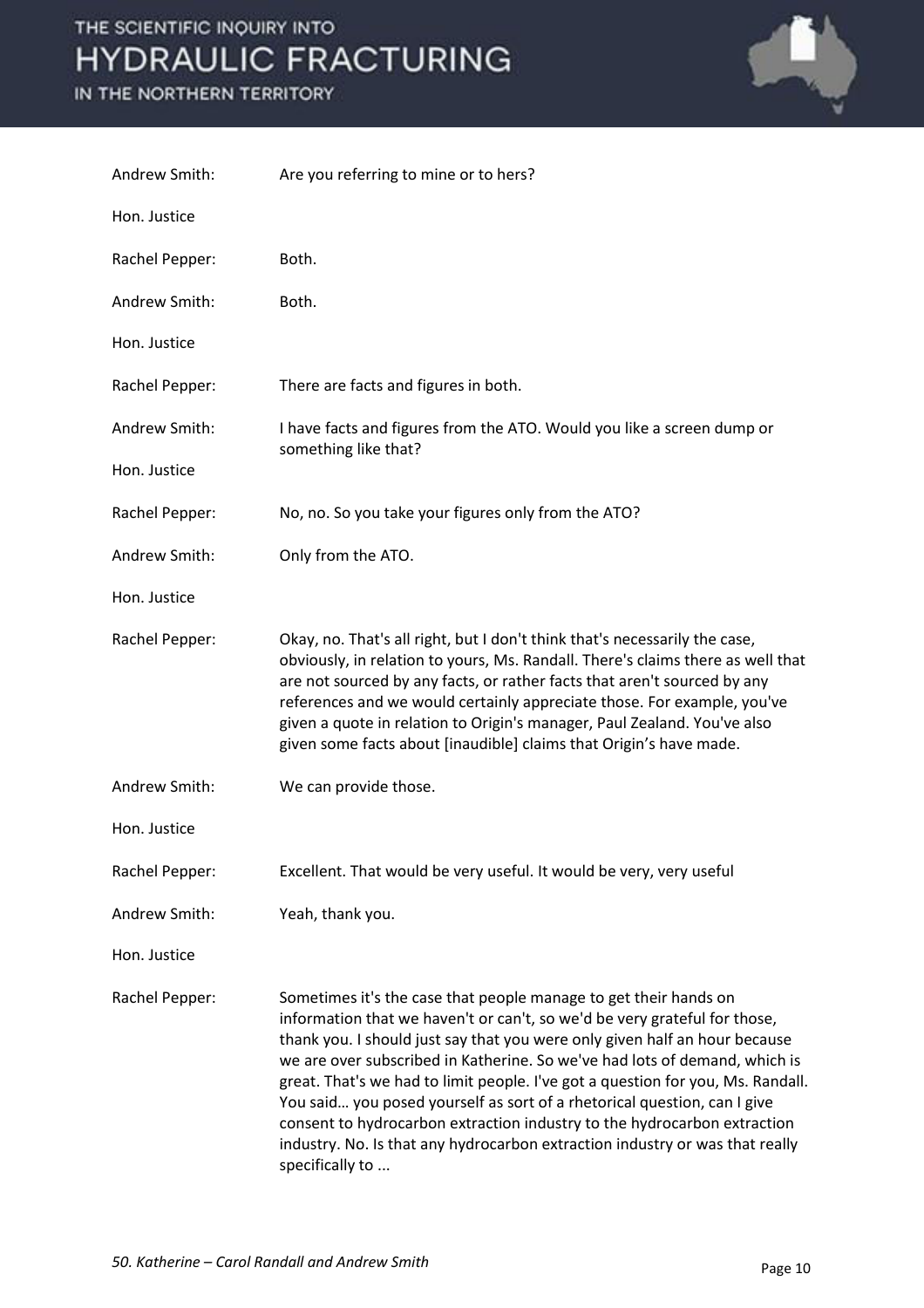IN THE NORTHERN TERRITORY



| Carol Randall: | [crosstalk] because of their gas and oil. It's the whole of the industry, but<br>here I am looking at shale gas in the Northern Territory.                                                                                                                                                                                                                                                                                                                                                                                                                                                                                                                                                                                                                                                                                                                                                                                       |
|----------------|----------------------------------------------------------------------------------------------------------------------------------------------------------------------------------------------------------------------------------------------------------------------------------------------------------------------------------------------------------------------------------------------------------------------------------------------------------------------------------------------------------------------------------------------------------------------------------------------------------------------------------------------------------------------------------------------------------------------------------------------------------------------------------------------------------------------------------------------------------------------------------------------------------------------------------|
| Hon. Justice   |                                                                                                                                                                                                                                                                                                                                                                                                                                                                                                                                                                                                                                                                                                                                                                                                                                                                                                                                  |
| Rachel Pepper: | But your comment was in relation to the whole industry, oil and gas.                                                                                                                                                                                                                                                                                                                                                                                                                                                                                                                                                                                                                                                                                                                                                                                                                                                             |
| Carol Randall: | In that I need to know a lot more about the extraction, about the business<br>itself. I can't just blindly say, "Yes, great to oil, great to gas, great to<br>anything. I just have to have more information about what's happening<br>here."                                                                                                                                                                                                                                                                                                                                                                                                                                                                                                                                                                                                                                                                                    |
| Hon. Justice   |                                                                                                                                                                                                                                                                                                                                                                                                                                                                                                                                                                                                                                                                                                                                                                                                                                                                                                                                  |
| Rachel Pepper: | Would your preference be that in the absence of that information that all oil<br>and gas industry shuts down?                                                                                                                                                                                                                                                                                                                                                                                                                                                                                                                                                                                                                                                                                                                                                                                                                    |
| Carol Randall: | No, that's not what I'm saying at all. It's the methodology. It's the way they<br>engage with general communities. It's the way they move to secret<br>communities and have a certain spin. I've come to that conclusion as<br>someone who wanted to describe social license, someone who's lost a lot of<br>trust in these industries.                                                                                                                                                                                                                                                                                                                                                                                                                                                                                                                                                                                          |
| Hon. Justice   |                                                                                                                                                                                                                                                                                                                                                                                                                                                                                                                                                                                                                                                                                                                                                                                                                                                                                                                                  |
| Rachel Pepper: | Thank you, yes. I'll start with there. We'll work our way up. Dr. Anderson,<br>thank you.                                                                                                                                                                                                                                                                                                                                                                                                                                                                                                                                                                                                                                                                                                                                                                                                                                        |
| Dr. Anderson:  | Yeah, thanks. Ms. Randall, I've got a question about the social license, which<br>is obviously really important point. We just heard from Ms. Cummings a<br>presentation in which she talks about a lack of relationship between social<br>license and facts or evidence, as she put it. You gave an example of the<br>pastoral industry doesn't employ many people relatively, is a dangerous<br>workplace, causes considerable environmental damage, yet has a very, very<br>strong social license, which is very true. If I could read from your<br>presentation, I'll be asked to consent to the removal of vegetation, taking of<br>thousands and thousands of megaliters of top quality water, which is what<br>the pastoral industry does. You could also add that the pastoral industry is a<br>major emitter of methane. Despite all those things, there's still a very, very<br>strong social license for pastoralism. |
|                | I guess my question is, in your view what is different? Why has something<br>like the pastoral industry got such a strong social license despite these issues<br>whereas something like a potential shale gas industry is total reverse in<br>terms of social license.                                                                                                                                                                                                                                                                                                                                                                                                                                                                                                                                                                                                                                                           |
| Carol Randall: | I think because the hydraulic shale gas extraction business cannot give any<br>long term guarantees. To give a social license, you have to give guarantees.<br>We do not know what's going to happen with the amount of slick water,<br>fluid, that's coming out of this very complex industry. Where it's being<br>taken, where it's going, the general hydrology that the science of it is very,<br>very worrying. There's no one giving you promises or guarantees for what's<br>going to happen to the long term when they get  What's the word? When                                                                                                                                                                                                                                                                                                                                                                        |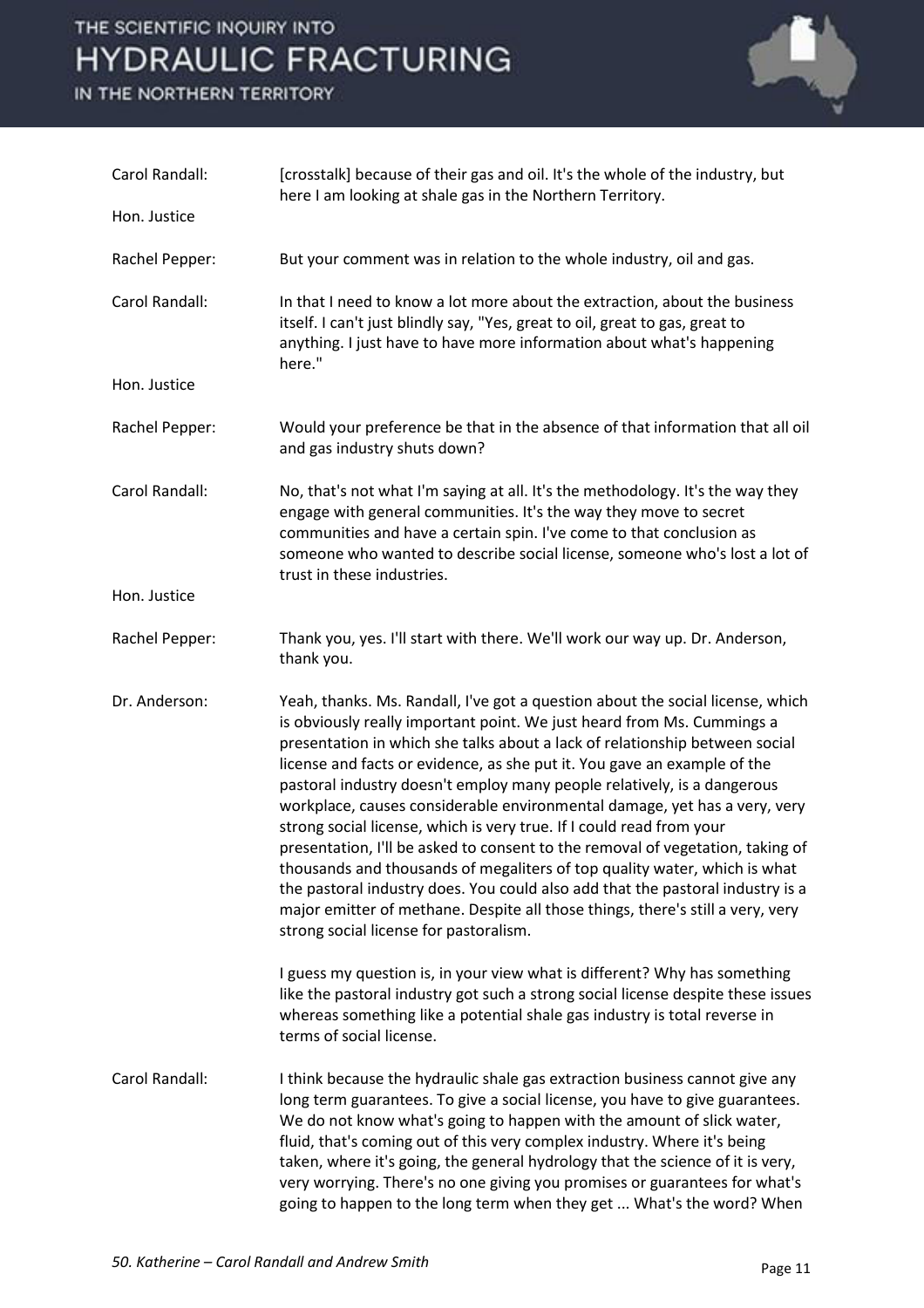they put a plug in these. I'm relying on a plug to put into this incredible long cement thing that's going down kilometres and hoping for the best.

|                 | That is not guaranteed. I don't have those kinds of questions around the<br>pastoral industry. I can see yes, it produces a lot of methane, but I don't<br>have a lot of other questions around what it's actually, how it's impacting<br>beneath the earth, above the earth, surface water, ground water, the<br>aquifers in Northern Territory. No one understands the aquifers of the<br>Northern Territory and you're putting an industry in here that has very little<br>indifference to some of these issues. We have thousands of reports over<br>thousands of years, thousands of reports over many, many decades, of<br>water quality, water monitoring, and yet this can just go in here and decide<br>we'll extract this much water and change the whole depth. You can't take<br>something out and not change the geology. What are we putting back in?<br>Where are we going to store it?<br>There is just so many questions and there's no guarantees and no one can<br>give you a guarantee. That's what a social license stands for. |
|-----------------|------------------------------------------------------------------------------------------------------------------------------------------------------------------------------------------------------------------------------------------------------------------------------------------------------------------------------------------------------------------------------------------------------------------------------------------------------------------------------------------------------------------------------------------------------------------------------------------------------------------------------------------------------------------------------------------------------------------------------------------------------------------------------------------------------------------------------------------------------------------------------------------------------------------------------------------------------------------------------------------------------------------------------------------------------|
|                 |                                                                                                                                                                                                                                                                                                                                                                                                                                                                                                                                                                                                                                                                                                                                                                                                                                                                                                                                                                                                                                                      |
| Dr. Anderson:   | I understand that, but it's well known that the pastoral industry has a lot<br>okay difficulties environmentally and certainly if you were to read Augustus<br>Gregory's journal, An Expedition to Northern Australia, you can make a<br>pretty good comparison with what the river beds were like in those days, in<br>1856 in fact, comparatively with what they are now and that the rise of<br>woody weeds and thing like that. I think their time will come. I also think<br>that the return the average return on your investment for a averaged over<br>30 years for a Northern Territory cattle station, we tend to think that it's got<br>to be a lot of money, but in fact it's 3%. There's a lot of damage being done<br>in that industry for sure, and there's a lot of land tied up by very few people,<br>companies and all the rest of it. I'd certainly like to acknowledge what you're<br>saying. Absolutely, you're right.                                                                                                         |
| Hon. Justice    |                                                                                                                                                                                                                                                                                                                                                                                                                                                                                                                                                                                                                                                                                                                                                                                                                                                                                                                                                                                                                                                      |
| Rachel Pepper:  | Yes, Professor Hart?                                                                                                                                                                                                                                                                                                                                                                                                                                                                                                                                                                                                                                                                                                                                                                                                                                                                                                                                                                                                                                 |
| Professor Hart: | Ms. Randall, could I just following on from Justice Pepper about evidence,<br>you made a number of statements there that I'd like some evidence and<br>some references. For example, you said top quality water. What's your basis<br>for that statement?                                                                                                                                                                                                                                                                                                                                                                                                                                                                                                                                                                                                                                                                                                                                                                                            |
| Carol Randall:  | [inaudible] a lot of my readings because of the chemical  We have<br>chemicals and a lot of stimulation, under pressure, under heat, incredible<br>pressure. There's very little known about some of those particular reactions.<br>In a lot of my reading I've read, and I can give you the reference, top quality<br>water is preferable because, again, water has incredibly many chemicals in<br>itself. Again, you've got these chemical reactions. Top quality water is<br>[inaudible] for the first lot of fracking. I'm not talking about [inaudible].                                                                                                                                                                                                                                                                                                                                                                                                                                                                                       |
| Professor Hart: | Okay. So you're talking about the aquifer, the groundwater that they're<br>potentially going to access.                                                                                                                                                                                                                                                                                                                                                                                                                                                                                                                                                                                                                                                                                                                                                                                                                                                                                                                                              |
|                 |                                                                                                                                                                                                                                                                                                                                                                                                                                                                                                                                                                                                                                                                                                                                                                                                                                                                                                                                                                                                                                                      |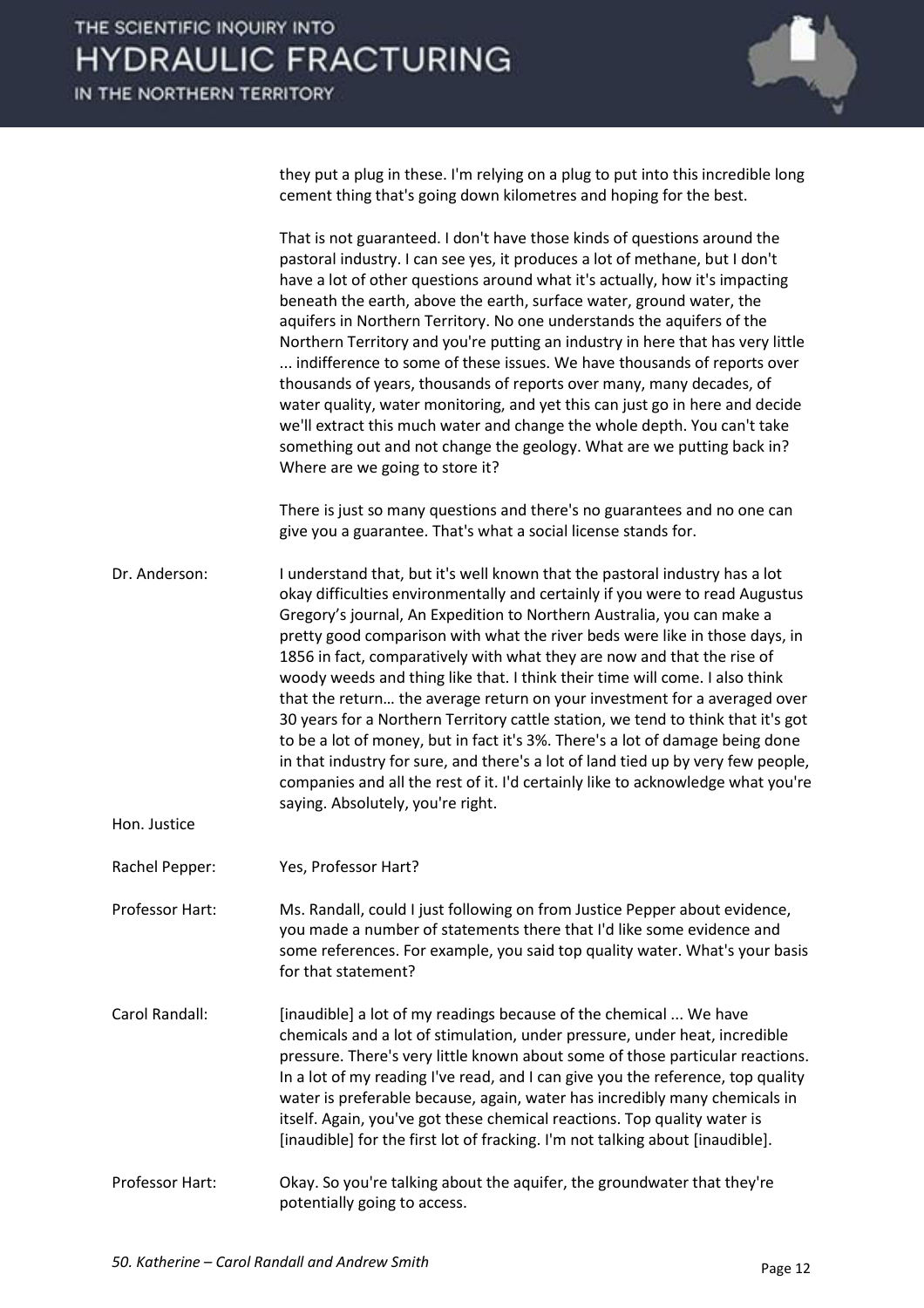IN THE NORTHERN TERRITORY



| Carol Randall:                  | Yes.                                                                                                                                                                                                                                                                                                                                                                                                                                                                                                                                                                                                                                                                                                                                                                                                                                                                                                                                                                   |
|---------------------------------|------------------------------------------------------------------------------------------------------------------------------------------------------------------------------------------------------------------------------------------------------------------------------------------------------------------------------------------------------------------------------------------------------------------------------------------------------------------------------------------------------------------------------------------------------------------------------------------------------------------------------------------------------------------------------------------------------------------------------------------------------------------------------------------------------------------------------------------------------------------------------------------------------------------------------------------------------------------------|
| Professor Hart:                 | For the fracking. Well, I'd be interested because I don't think anyone<br>knowing the quality of, the range of quality, of the Cambrian Limestone<br>Aquifer would say it's top quality. It depends a little on what you mean, but<br>it's, in many cases, it's okay for cattle. It's probably a bit dicey for irrigation,<br>and certainly we wouldn't want to be drinking it. If you can justify that a<br>little bit better, that would be great.                                                                                                                                                                                                                                                                                                                                                                                                                                                                                                                   |
|                                 | The other one was I was a bit surprised why you picked out ethylene glycol<br>from Origin's east                                                                                                                                                                                                                                                                                                                                                                                                                                                                                                                                                                                                                                                                                                                                                                                                                                                                       |
| Carol Randall:                  | And this is Thank-you. This is again the issues around clear knowledge of<br>information and understandings and angles and perspectives of everyone<br>that comes here, so you're looking at the chemical, chemistry, biologists,<br>geologists. Everyone's going to say to you, "Ah, this is something that you<br>can just put through in your cooler to your car, for example". Everyone's got<br>a way of diminishing the concern around any chemical. This is a chemical<br>that are coming to research that it is a very toxic chemical and it's something<br>that you don't want to be putting in the water, let alone the risk of it going<br>through  You can't control where water goes. We've seen that problem in<br>Katherine with the PFAS contamination. You have plumes. You have these<br>particular compounds that don't break down. I'm seeing it as a far more<br>serious chemical than just something that you put in your cooler to<br>whatever. |
| Professor Hart:                 | I think you better do a little bit more research on that particular chemical.                                                                                                                                                                                                                                                                                                                                                                                                                                                                                                                                                                                                                                                                                                                                                                                                                                                                                          |
| Carol Randall:                  | J604.                                                                                                                                                                                                                                                                                                                                                                                                                                                                                                                                                                                                                                                                                                                                                                                                                                                                                                                                                                  |
| Professor Hart:<br>Hon. Justice | I think your general perspective of transparency in the companies in terms<br>of what chemicals they're using and what chemicals are coming back from<br>the flow back fluid is genuine and we're certainly doing all we can to work<br>those out. I don't think I could accept your statement that ethylene glycol is<br>extremely toxic. Yes, it is toxic, but it is used in runways and aircraft as an<br>antifreeze. So overseas it gets into lots and lots of waterways. It breaks<br>down in a couple of weeks. So, I just caution against that terminology. We're<br>into the evidence game and we need to justify everything that we say.                                                                                                                                                                                                                                                                                                                      |
|                                 |                                                                                                                                                                                                                                                                                                                                                                                                                                                                                                                                                                                                                                                                                                                                                                                                                                                                                                                                                                        |
| Rachel Pepper:                  | Professor Greesly.                                                                                                                                                                                                                                                                                                                                                                                                                                                                                                                                                                                                                                                                                                                                                                                                                                                                                                                                                     |
| Carol Randall:                  | I'm happy to provide that.                                                                                                                                                                                                                                                                                                                                                                                                                                                                                                                                                                                                                                                                                                                                                                                                                                                                                                                                             |
| Hon. Justice                    |                                                                                                                                                                                                                                                                                                                                                                                                                                                                                                                                                                                                                                                                                                                                                                                                                                                                                                                                                                        |
| Rachel Pepper:                  | Sorry, did you wish to say something?                                                                                                                                                                                                                                                                                                                                                                                                                                                                                                                                                                                                                                                                                                                                                                                                                                                                                                                                  |
| Carol Randall:                  | I'm happy to provide that information.                                                                                                                                                                                                                                                                                                                                                                                                                                                                                                                                                                                                                                                                                                                                                                                                                                                                                                                                 |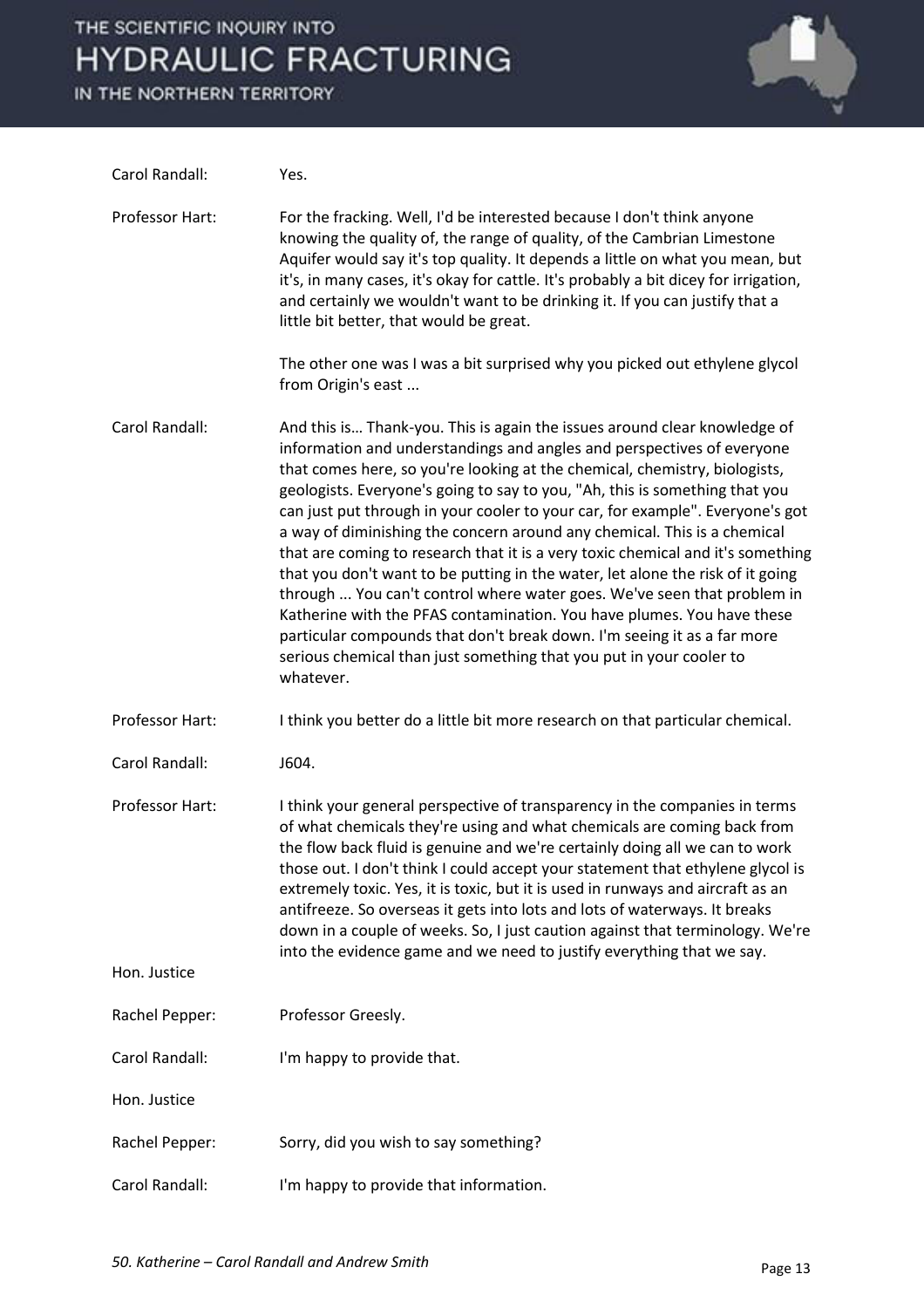IN THE NORTHERN TERRITORY



#### Hon. Justice

| Rachel Pepper:     | Excellent.                                                                                                                                                                                                                                                                                                                                                                                                                                                                                                                                                                                                                                                                                                                                                                                                                                                                                                                                                        |
|--------------------|-------------------------------------------------------------------------------------------------------------------------------------------------------------------------------------------------------------------------------------------------------------------------------------------------------------------------------------------------------------------------------------------------------------------------------------------------------------------------------------------------------------------------------------------------------------------------------------------------------------------------------------------------------------------------------------------------------------------------------------------------------------------------------------------------------------------------------------------------------------------------------------------------------------------------------------------------------------------|
| Professor Hart:    | Okay, thank you.                                                                                                                                                                                                                                                                                                                                                                                                                                                                                                                                                                                                                                                                                                                                                                                                                                                                                                                                                  |
| Hon. Justice       |                                                                                                                                                                                                                                                                                                                                                                                                                                                                                                                                                                                                                                                                                                                                                                                                                                                                                                                                                                   |
| Rachel Pepper:     | That would be very useful. Professor Greesly.                                                                                                                                                                                                                                                                                                                                                                                                                                                                                                                                                                                                                                                                                                                                                                                                                                                                                                                     |
| Professor Greesly: | I guess following up on that particular issue, we've certainly heard in a lot of<br>consultations on this issue, the toxicity of chemicals that are used in this<br>processes. Toxicity is a very relative term. I'm not sure whether you're<br>prepared to accept the basic concept of toxicology that the risk of producing<br>hazardous effect is very much related to the dose or level of exposure. For a<br>very toxic chemical, a low exposure might cause harm. For a relatively non-<br>toxic chemical, you'd require a much higher level of exposure. That's for any<br>toxic chemical, even a very toxic one, there will be a level of exposure at<br>which there should be no adverse effect on human health. I'm wondering if<br>you are prepared to accept that particular concept?                                                                                                                                                                 |
| Carol Randall:     | I think that's where I begin defining the social license. As we sit here, do we<br>Stick with what Andrew said. Is one or two accidents on the road<br>acceptable? Is this amount of toxicity acceptable? What is the effects of the<br>accumulation of chemicals in our environment? What is the background of<br>what we're all experiencing? We have a lot of illness in Katherine. We have<br>significant cancers that are arriving. We've got some strange deformities in<br>the hospital. It's not propaganda. It's not crazy stuff. It's what are we<br>prepared to live with. Are we happy that we've got PFAS in our chemicals, in<br>our water here? Are we going to be happy with this extra amount of<br>thousands of gallons, litres of chemicals that are going into this industry? It's<br>an invasive industry. We don't know much about the long term chemical<br>combinations and how these things begin to accumulate and how things<br>react. |
| Hon. Justice       |                                                                                                                                                                                                                                                                                                                                                                                                                                                                                                                                                                                                                                                                                                                                                                                                                                                                                                                                                                   |
| Rachel Pepper:     | Yes, last question from Dr. Beck.                                                                                                                                                                                                                                                                                                                                                                                                                                                                                                                                                                                                                                                                                                                                                                                                                                                                                                                                 |
| Dr. Beck:          | Mr. Smith, thank you very much for your detailed collation of information<br>and commentary, particularly on the taxes. I'd just like to pursue one that<br>you've raised towards the end. In terms of there are problems with the<br>petroleum resource rent tax and also associated with the transfer pricing<br>mechanism, and then you say, looking at the resource rent tax versus a<br>royalty, I'm just wondering can you elaborate as to how you see a better<br>outcome being derived in the future and try to balance those two or even<br>introducing something additional.                                                                                                                                                                                                                                                                                                                                                                            |
| Andrew Smith:      | Probably the petroleum research rent tax, it was probably seemed like a<br>good idea at the time. Then as it unfolded, there were problems, in terms of<br>the simplicity, in terms of the administration, things like that. I would                                                                                                                                                                                                                                                                                                                                                                                                                                                                                                                                                                                                                                                                                                                              |